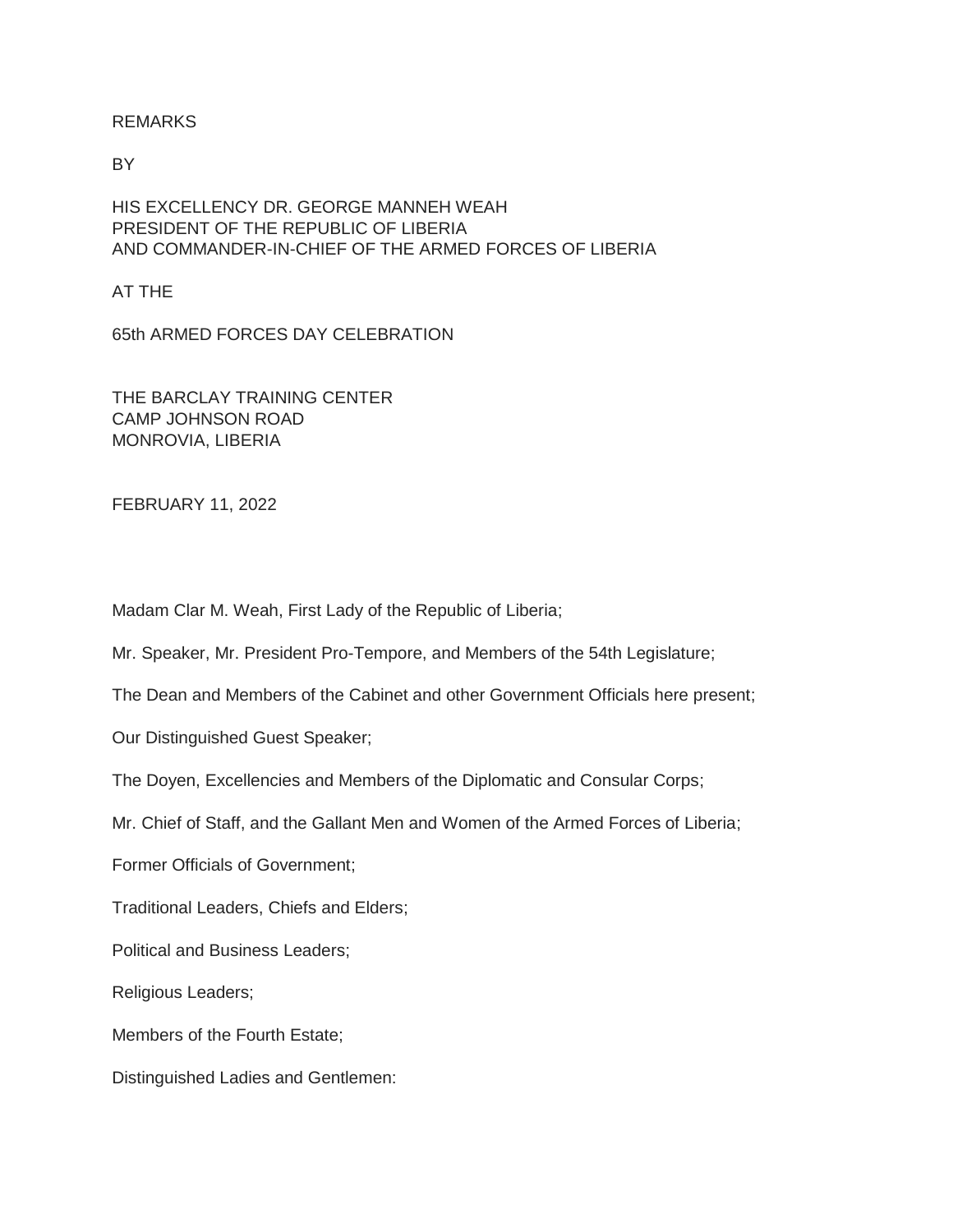We gather here today to commemorate Armed Forces Day, a day set aside to celebrate our Men and Women in Arms for the many sacrifices they make in protecting our Country, and also to remember our fallen heroes who have paid the ultimate price in defense of this Nation.

Today I join our citizens in acknowledgment and appreciation of the loyalty, dedication, and commitment of the gallant men and women serving in the Liberian Armed Forces, as well as other para-military institutions in our country. Our country salutes you, as heroes and heroines of our time.

DISTINGUISHED LADIES AND GENTLEMEN:

At this time when the world is plagued by a pandemic that continues to take the lives of millions, I am thankful to the Almighty God for sparing our lives in these stressful times. To all our visiting guests, we are glad to have you join us, despite the tedious COVID-19 traveling protocols imposed around the world.

At this juncture, may I ask that you kindly join me to observe a moment of silence for all those who have lost their lives to this deadly disease; for the twenty-nine (29) persons who died in the recent stampede in New Kru Town in Monrovia; and for all those gallant members of the Armed Forces of Liberia who lost their lives since this day was celebrated last year.

PLEASE STAND.

PAUSE FOR A MOMENT OF SILENCE

May their souls rest in Perfect Peace, and may Light Perpetual shine upon them. AMEN.

THANK YOU. PLEASE BE SEATED.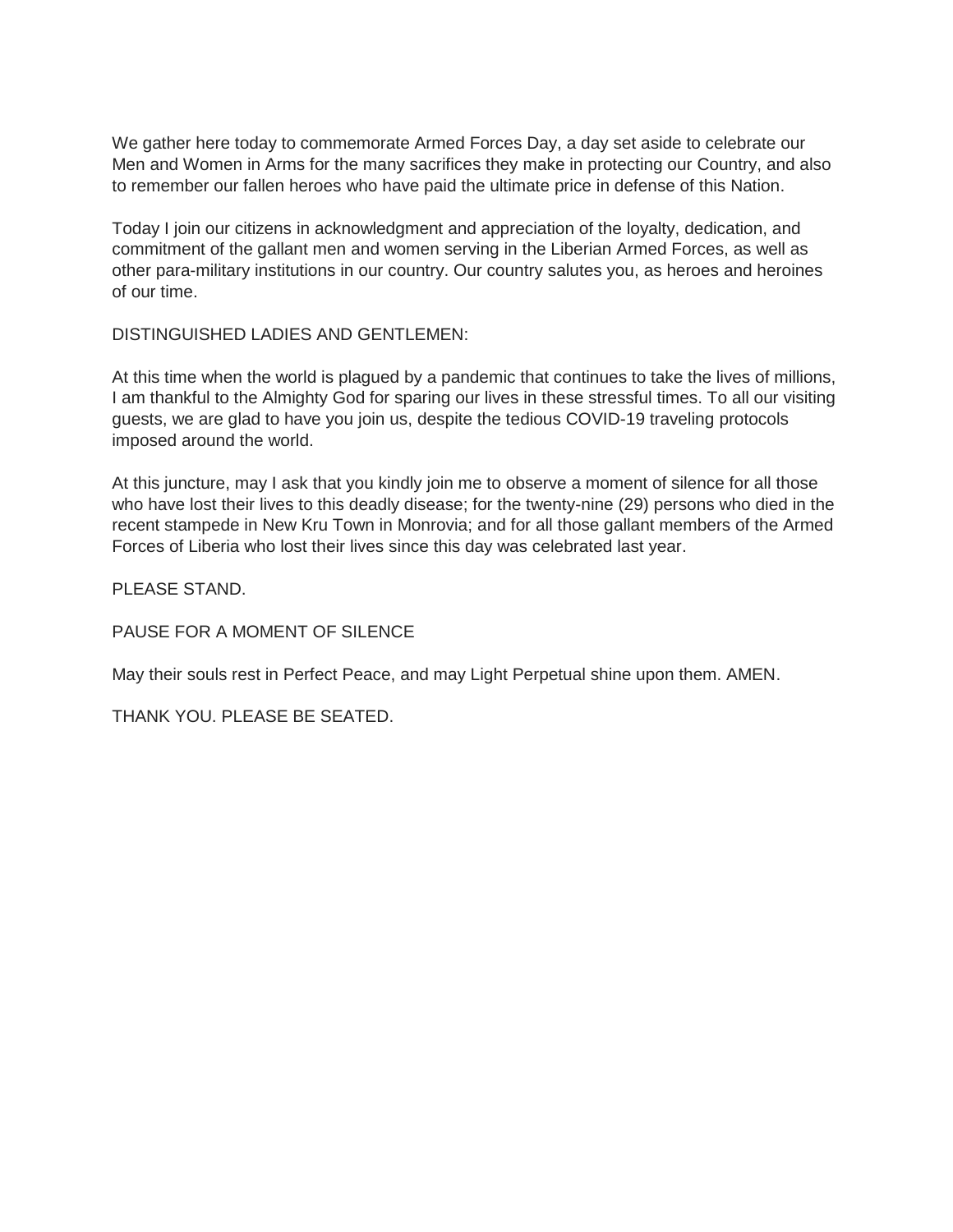# DISTINGUISHED LADIES AND GENTLEMEN:

As I welcome you to these 2022 Armed Forces Day Celebrations, allow me to express the gratitude of the Liberian Government to all of our foreign guests and dignitaries who have traveled from far and wide to grace this occasion. Our citizens, most especially the members of the Armed Forces of Liberia, are honored and remain very appreciative of your presence.

Our Nation stands proud of the countless contributions of the Liberian Military to the peace and development of our country and the world at large. The Armed Forces of Liberia can boast of tremendous successes emanating from the support of our government and the level of training assistance provided by our foreign partners.

However, changing times and circumstances in the world continue to post challenges to the Liberian Military, which include welfare, housing, and logistics for our soldiers, to name a few. Yet, in spite of these challenges, there have been some significant accomplishments, of which we are very proud.

Fellow Liberians, four years ago, during my first Armed Forces Day speech, I promised that I would construct a hospital for our Military, which would cater to the health needs of our Men and Women in Arms and their families. Many thought that the project was too ambitious and farfetched to ever be completed.

Today I am pleased to inform you that the 14th Military Hospital in Duazohn, Margibi County has been dedicated and opened for business. The 200-bed facility provides both in-patient and outpatient services and has brought relief to our servicemen and women and their families. Let me assure you that my Government remains committed to the continuous modernization and staffing of the 14th Military Hospital to ensure that it will eventually be counted among the best in the West African region.

#### DISTINGUISHED LADIES AND GENTLEMEN:

Our government is fully aware of the numerous challenges currently facing our military, much of which negatively impacts morale among soldiers, as well as the recruitment and force development of the Armed Forces of Liberia. Accordingly, we have begun the renovation of military barracks around the country, as a way of providing a remedy to congestion within the facilities currently in use.

In this regard, renovation works are presently ongoing at the Edward Binyah Kesselly Barracks in Scheflien, while the Zwedru Military Barracks in Grand Gedeh County; the Camp Todee Military Barracks in Todee, Montserrado County, and the Voinjama Military Barracks in Voinjama, Lofa County will soon follow suit.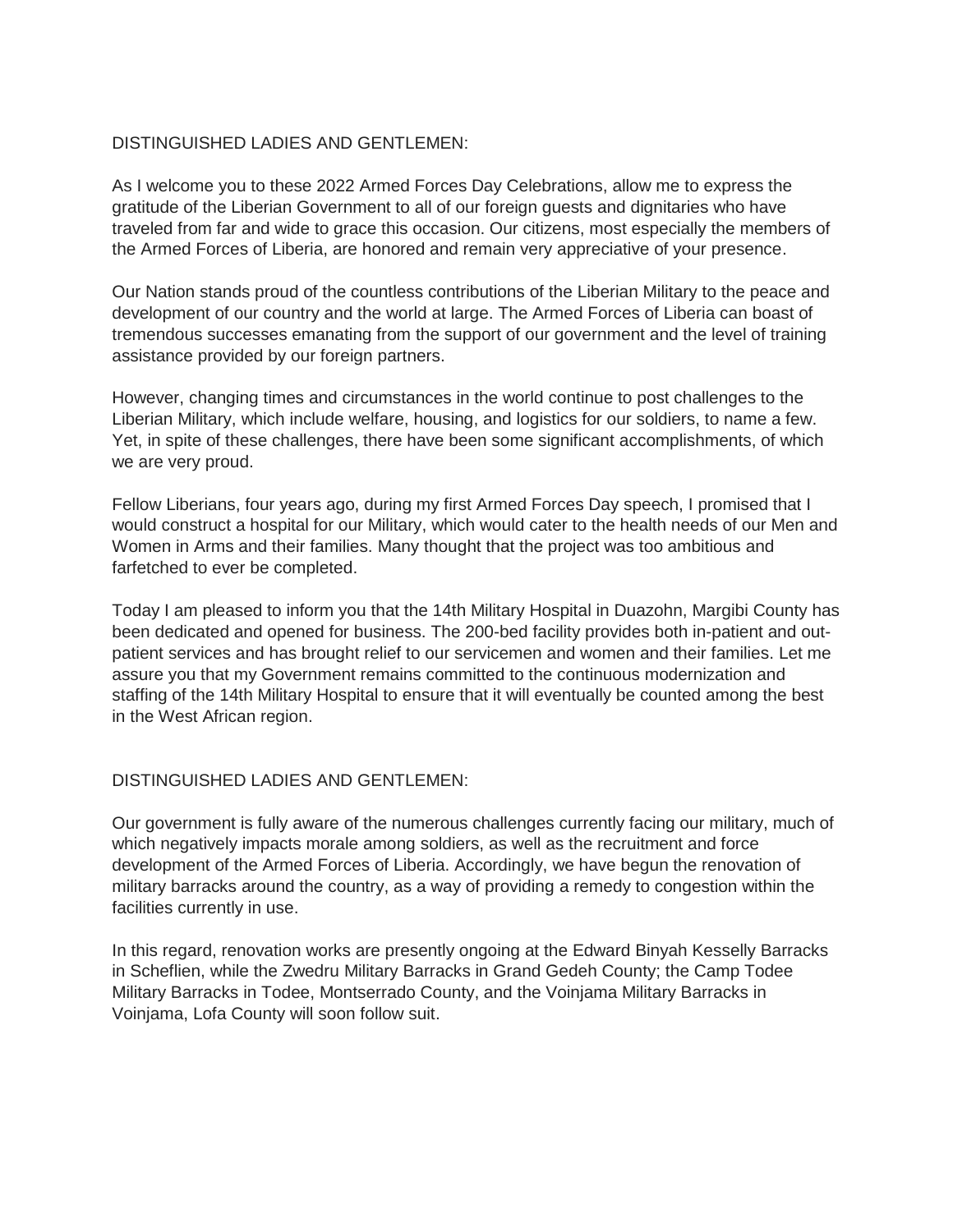Additionally, as a way of further de-congesting the EBK Military Barracks and further insuring that our servicemen and women and their families are provided adequate and conducive living quarters, I hereby announce the construction of an additional twenty five (25) housing units and five (5) multi-purpose bathroom facilities within the EBK Military Barracks, while we continue at the same time to explore other possibilities that will ensure that the quality of life within the walls of our military facilities in and around the country will improve.

### DISTINGUISHED LADIES AND GENTLEMEN:

Our country's security remains of paramount concern to my Government, and as a result, we have taken steps to ensure that the force capacity of the Armed Forces of Liberia is commensurate with our nation's current and perceived threats, as well as our international obligation to maintain world peace.

In this regard, we have taken the necessary steps to insure that the Liberian troops serving in the UN Mission in Mali have all the needed logistics and weaponry as required to enable them to effectively carry out their responsibilities in that theater. As a consequence of this, our government continues to receive resounding acclamations and commendations of the professionalism, dedication, commitment, and valor of the Liberian contingent deployed in the MINUSMA mission in Mali. For once, it is clear for all to see, that Liberia is making positive strides in contributing to global peace among the comity of nations.

In order to continue along this positive trajectory, as Commander-In-Chief of the Armed Forces of Liberia, I have ordered that One Thousand (1,000) additional soldiers be recruited into the Liberian Armed Forces in the ensuing year. Recruitment for the first batch of 350 personnel has already started in and around the country and will continue subsequently, as our fiscal space will permit.

My Government has also begun taking the requisite actions to remedy the issue of troop mobility in the military. Our soldiers must have the capacity to respond when the need arises, regardless of which part of Liberia requires their intervention. In this regard, the Government has made available twenty (20) off-road vehicles to the Armed Forces of Liberia for both military operations and administrative use.

I now hereby instruct the Minister of National Defense to review the files of both enlisted men and officers of the Armed Forces and ensure that all those who qualify are promoted to the next rank, with immediate effect.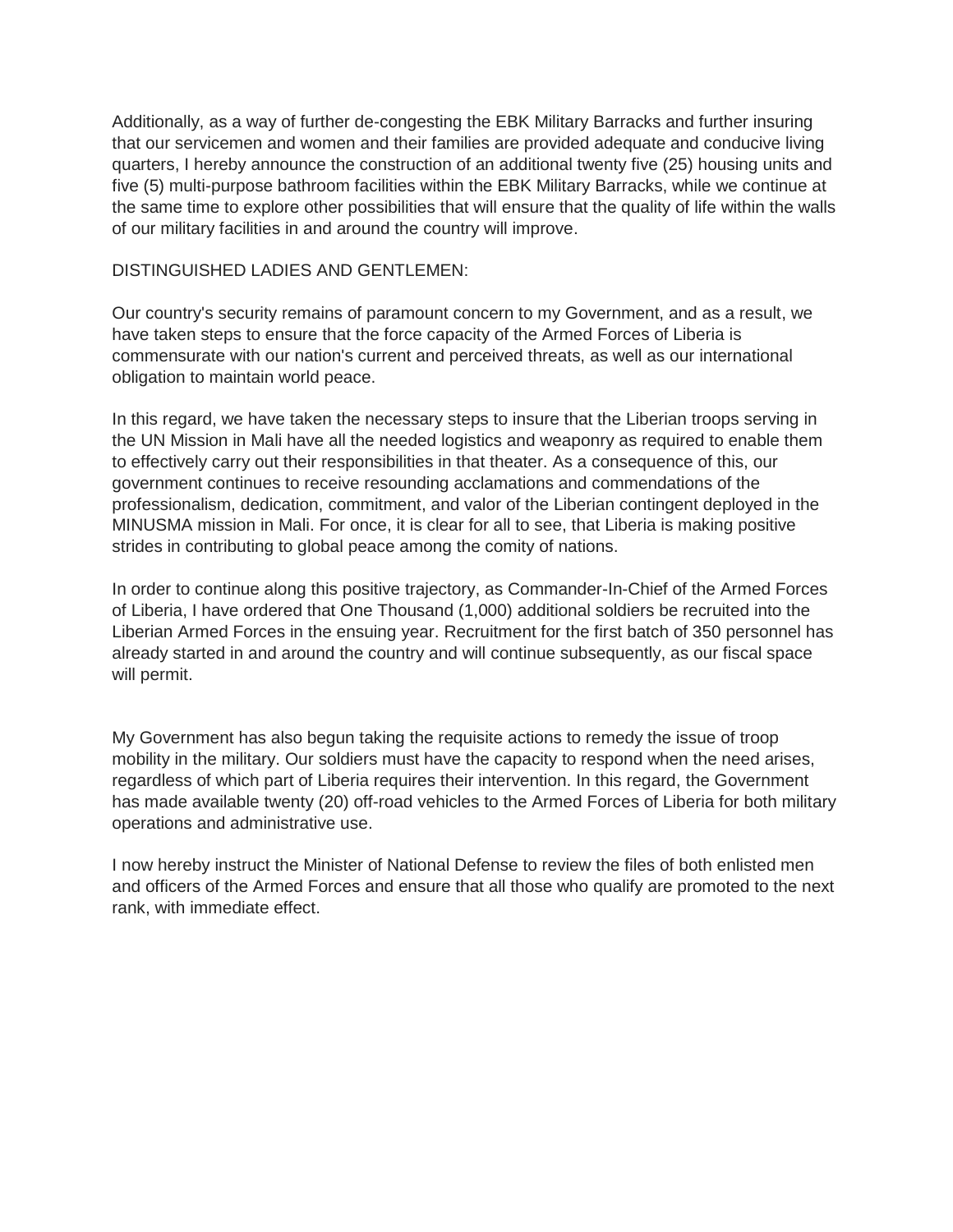# MY FELLOW LIBERIANS,

while the welfare of our troops remains our utmost priority, my Government is equally committed to our military families, most especially the children. Today, I hereby direct that the Minister of Defense works in collaboration with the Ministry of Education and the Ministry of Finance to ensure that the Gray D. Allison High School at the BTC Barracks and the Linda Thomas Greenfield Junior High School at the EBK Barracks are fully equipped with standard computer and science labs to allow a student at these facilities to have adequate computer knowledge before their graduation.

May I also use this occasion to announce the construction and completion of the Clar Marie Weah Vocational Center for Army Wives at the Edward Binyah Kesselly Military Barracks. This facility will shortly be dedicated and will provide life-sustaining skills to the spouses of our men and women in arms.

## DISTINGUISHED LADIES AND GENTLEMEN:

Each Armed Forces Day is celebrated under a theme purposely chosen to align with the efforts of the role and future training needs and requirements of the Armed Forces of Liberia. Hence, the theme for this year's celebration, "Inter-Agency Cooperation as a Panacea for Contemporary Security Challenges", no doubt coincides with current occurrences in the body politic of our country.

Our ability to effectively solve our nation's problems, while at the same time preparing for future challenges, will not only require that we work cooperatively together in government as a whole, but effectively collaborate beyond traditional boundaries into a national unified and collective approach. This approach requires a collective attitude and information-sharing for the common good of our country. I, therefore, call on all Liberians, regardless of religion, creed, or ethnic background, to work peacefully together to develop our country.

# LADIES AND GENTLEMEN:

I would now like to thank our Guest Speaker, Ambassador Babatunde Olanrewaju Ajisomo, Former Representative of the ECOWAS Chairperson to Liberia, for such a thoughtful and insightful speech. The Guest Speaker's in-depth understanding and commitment to peace and security in the West African region made him best suited to serve as this year's Guest Speaker, in my view.

Ambassador Ajisomo, we recognize your good judgments and recommendations in ways to promote peace and collaboration nationally and regionally, most particularly as we move towards the 2023 Presidential and Legislative Elections. We thank you for sharing your wisdom and experience with us.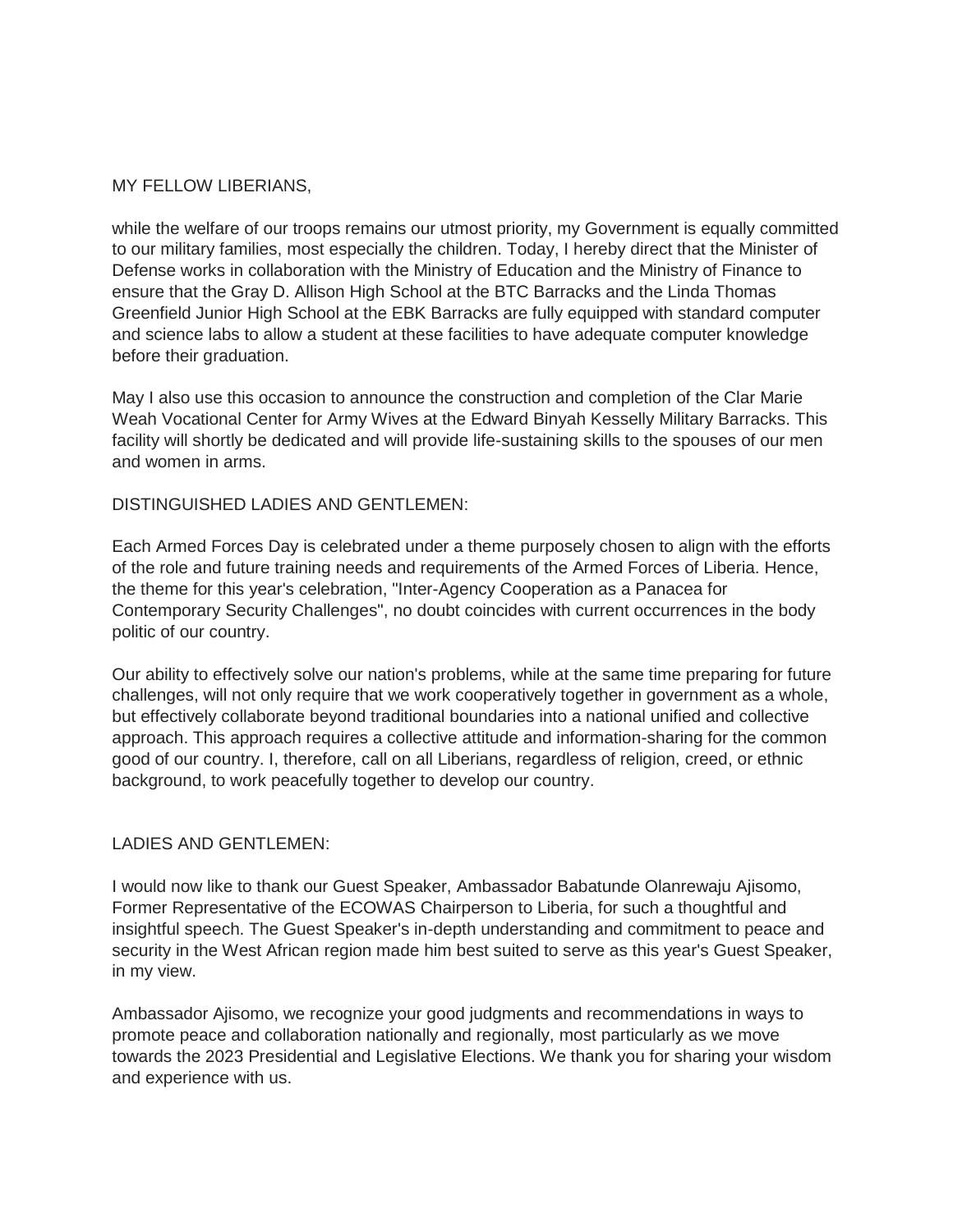# DISTINGUISHED LADIES AND GENTLEMEN:

At every celebration of Armed Forces Day, we recognize and award the "Distinguished Service Order" (DSO) to individuals whose outstanding contributions have had a significant impact on the growth and development of the Armed Forces of Liberia, our nation, and humanity. As Commander-in-Chief, AFL, it is my pleasing duty to duly recognize and congratulate this year's Distinguished Service Order Award recipients:

1. His Excellency Babatunde Olanrewaju Ajisomo, Former ECOWAS Ambassador to Liberia;

- 2. Colonel Aminu Usman Gumel, Nigerian Army;
- 3. Colonel Gbenga Sunday Oyinwola, Nigerian Army;
- 4. Colonel Emmanuel Chukwo, Nigerian Army;
- 5. Colonel Ismaila Sule, Nigerian Army;
- 6. Lieutenant Colonel Abdulkadir Yahaya, Nigerian Army;
- 7. Colonel Kwedu Hagan, Ghanaian Army;
- 8. Lieutenant Colonel George Nuetey-Ablade Dottey, Ghanaian Army;
- 9. Staff Sergeant Addo Adu Kenedy, Ghanaian Army;
- 10. Lieutenant Colonel Mahammed Abubakar Swaray, Sierra Leone Armed Forces;
- 11. Colonel Chris Wyatt (Rtd.), United States Army;
- 12. Lieutenant Colonel Andrew Moulton, United States Army;
- 13. Lieutenant Colonel Matthew Alden, United States Army;
- 14. Major Eric B. Willis, United States Army

#### MY FELLOW LIBERIANS, DISTINGUISHED GUESTS, LADIES AND GENTLEMEN:

The history of the growth and development of the Liberian Military is characterized by many challenges and difficulties. Nevertheless, theirs is a future filled with hope and aspirations. I therefore urge you to continuously see our military as a true representation of all Liberian citizens. Our soldiers must be seen as citizen soldiers of the people as they perform their duties.